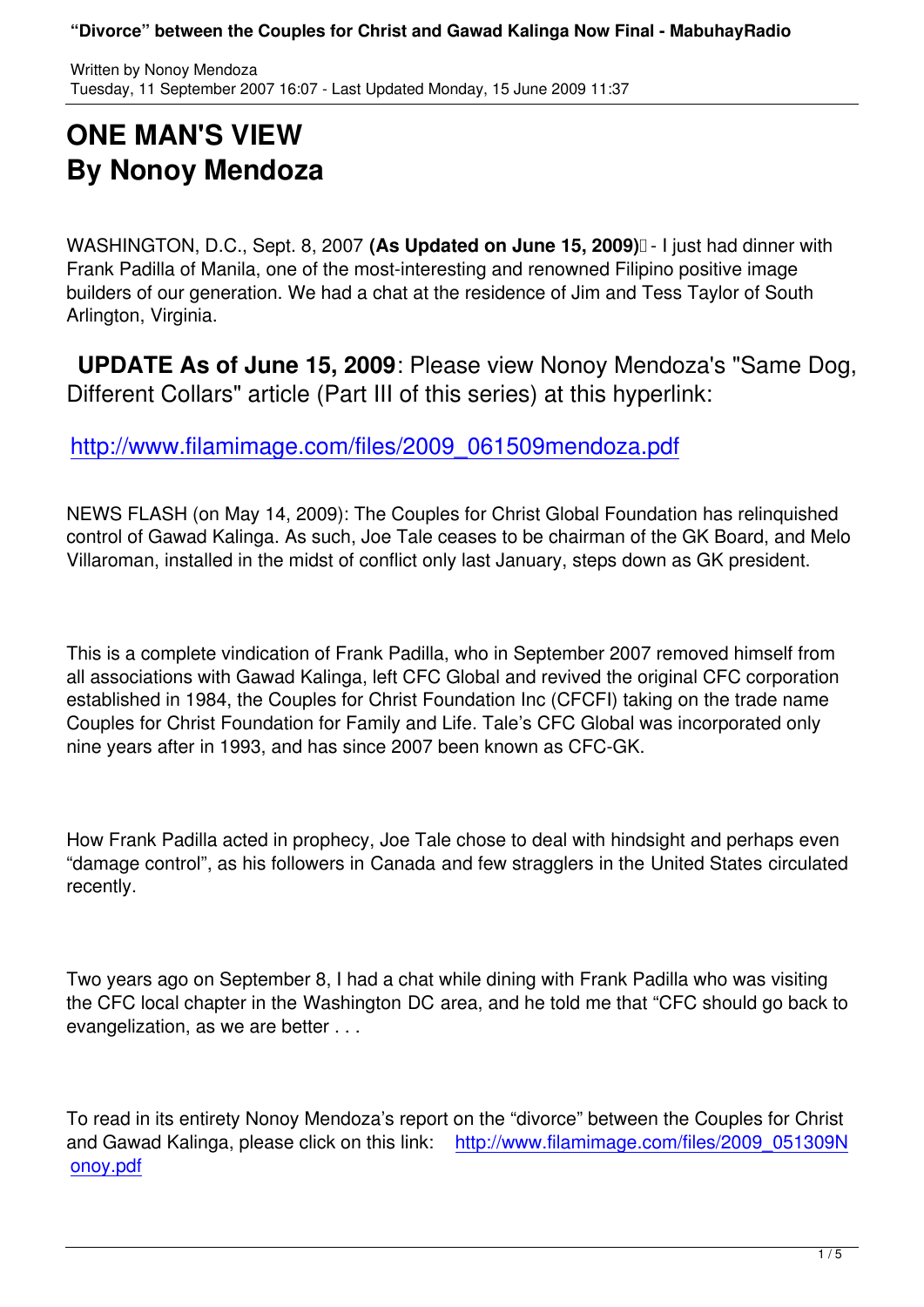He and his wife, Gerry, are traveling to different areas in the United States, Canada and Europe where the once-intact Couples For Christ with more than million members are confronted with the spectre of separation between those who prefer evangelization and family and those who wish to continue Gawad Kalinga's over-arching stress on CFC.

Having met Frank on several occasions during the time when I was active in CFC, his mild mannerism has always disarmed me in our conversations. He has not changed a bit except for some evidence of a riper age on his forehead. He mentioned his Restoration Movement, which this writer heartily endorses. I mentioned to Frank that I will be filing a report of our conversation in our Global Pinoy Online News wide a global distributions giving a brief explanation as interpretated by the writer.

"The CFC should go back to evangelization" began Frank. He said CFCs are better as evangelizers rather than fundraisers for social developments," referring obviously to Gawad Kalinga (GK).

Last Easter Sunday, Frank Padilla enumerated 13 reasons why CFC should rationalize its role in GK and claimed that because of GK, CFC had started to veer away from its original charism which is evangelization and family life. With that platform, he organized a "restoration movement" inside Couples for Christ, a gesture that was clearly misunderstood by the present CFC International Council. Not only ignoring his recommendations, the powers-that-be of CFC/GK fired Frank as International Director, by email.

Left with no more alternative and upon the recommendation of Philippine bishops and the Episcopal Commission on the Laity, Frank organized founded Couples for Christ Foundation for Family and Life.

Frank clarified "We in CFC-FFL remain as 'Couples for Christ.' We have not left CFC, which is the spiritual body and international movement distinct from the Philippine corporation. What we have left is the legal entity of 'Couples for Christ Global Mission Foundation Inc.' We in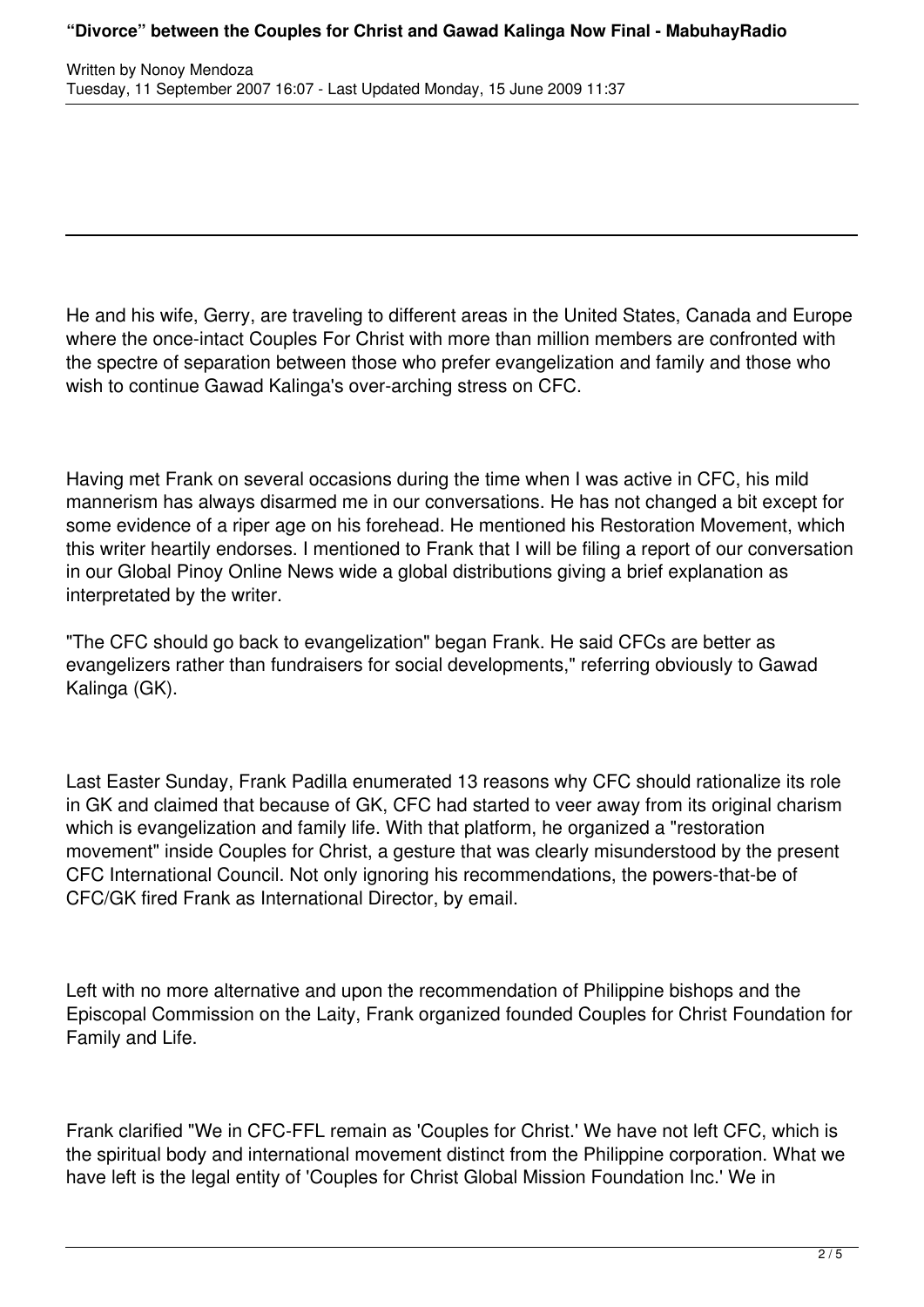CFC-FFL have as much right, if not more, to remain as CFC than those who have veered away from our original charism."

GK has replaced holiness with "heroism" and winning the world for Christ with "nation-building'. Thus winning souls have been subdued in favor of constructing houses. CFCs who go to GK events have also been warned to remove their IDs for fear by GK leaders that they might scare prospective partners by the fact that CFC is a faith-based organization.

Frank Padilla, one of the original 16 couples who began Couples for Christ in 1981 and who has served as its executive director for the past 26 hours, said "there is nothing wrong about helping the poor, in fact it completes the gospel and we are honored to have been a great part of it, but our mission is that of an evangelistic community and our priority is preaching the good news of Jesus Christ. We love GK but we will not change our Catholic character just because of it."

One local CFC leader who attended the dinner reception explained that because of the stress GK has been giving CFC, the membership of the latter has dramatically dropped from over a million to about 800,000 as of end 2006. A lot of the disenchantment by members has been caused by the great demand for funds and time by the humanitarian organization on CFC at the expense of evangelization. Regular activities of CFC and its bias for family life have been disrupted by GK fundraisers and construction events.

But what broke the camel's back, the leader said were two things: first, GK no longer discriminates where it gets funds. In an official clarification, Bishop Gabriel Reyes, chairman of CBCP's Commission on the Laity, confirmed this in Tony Meloto's own words that appeared in the Philippines Daily Inquirer. Meloto said: "GK is non-partisan. We do not take any side in building a nation in the same manner that we do not pass judgment on any corporation that we engage. We do not even ask them what their (corporations) products are as long as they want to help."

This drew an immediate rebuke from the bishops, who virtually placed CFC Global's church recognitions under probation. Bishop Reyes added: "Since the CFC Council committed to stop the practice of Gawad Kalinga from accepting funds from companies that produce contraceptives, the CBCP Commission for the Laity will not make any report about this to the Pontifical Council for the Laity."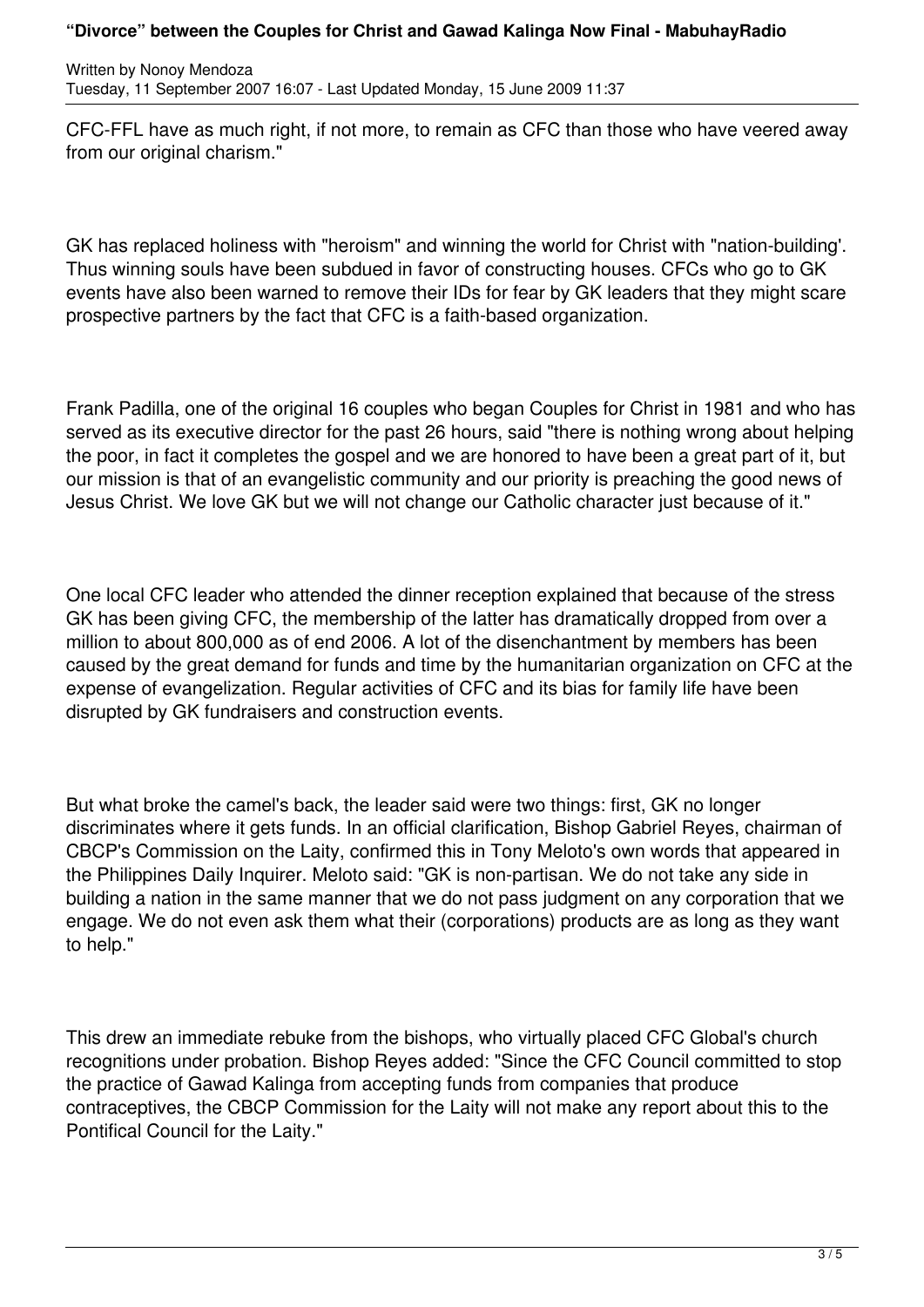## **"Divorce" between the Couples for Christ and Gawad Kalinga Now Final - MabuhayRadio**

Written by Nonoy Mendoza Tuesday, 11 September 2007 16:07 - Last Updated Monday, 15 June 2009 11:37

GK has also allowed the proselytic Mormons to build water systems in all villages. Joe Tale, the new CFC executive director, also promised the bishops to look into it.

The second factor was that GK made Tony Meloto its sole "public face" of instead of thousands of CFC volunteers who pitched in their mites and their brawns to build and maintained the villages. Tony was even given the false credit of being the founder of Gawad Kalinga instead of the ANCOP (Answering the Cry of the Poor) Foundation that began the work with the poorest of the poor in Bagong Silang. At one time, Meloto's face was all over all Shell stations all over the country that people started asking if he were running for the Philippine presidency.

GK garnered all kinds of accolade for succeeding what other groups had tried and failed to do in the past. It was even being compared to the concept of the Grameen Bank, for which its advocate won a Nobel Peace Price. GK and Tony Meloto themselves won separate Ramon Magsaysay awards last year.

But as we speak, Meloto is bound to fall flat in his face because in less than three years, he has promised to deliver 7,000 villages and 700,000 homes and today only 22,000 homes in 1,400 communities have been built.

This split within Couples for Christ is an even glaring assurance that Meloto will never get near his bloated target.

On the other hand, Frank Padilla is a simple and humble man and I support him because he is obviously in the right direction of steering the CFC die-hard members to go back to the basics of evangelization... with just a piece of GK and not consumed by it.

Frank has also delivered on his word. Many years ago, he said, by the time CFC gets to be 25 years old, it will be established in 150 countries worldwide. Last year, CFC celebrated its silver anniversary and he went to the center of the stage and announced "as of tonight, CFC is already in 153 countries!" to the thundering applause of those present.

*This I say to Frank: "Onward Christian Soldier!"*